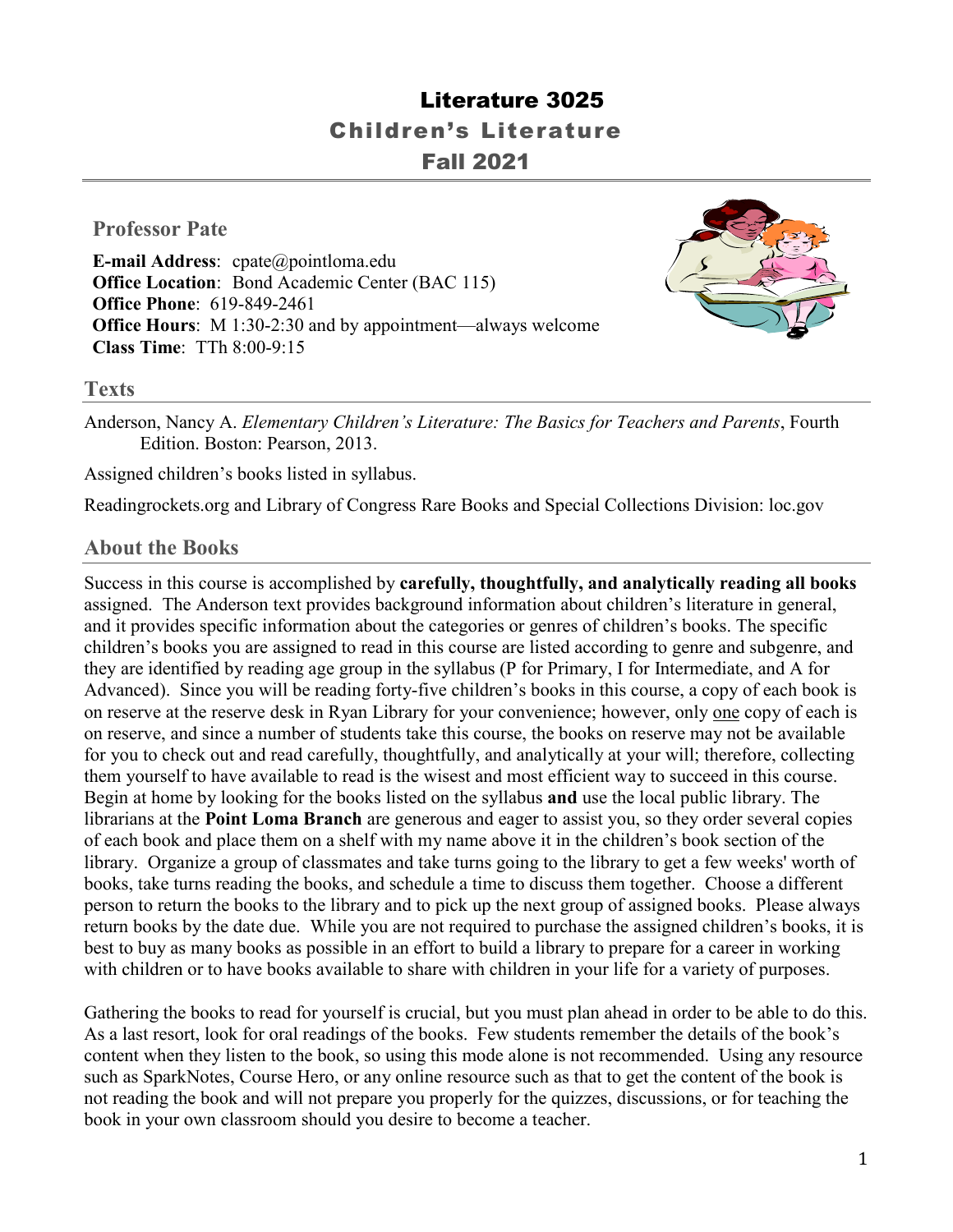#### **Point Loma Branch**

3701 Voltaire Phone 619.531.1539 Closed Mondays

## **Course Description**

#### **Ocean Beach Branch**

4801 Santa Monica Avenue *(Corner of Sunset Cliffs & Santa Monica)*

**Central Branch-downtown**

330 Park Blvd.

This is an **upper division literature course** that offers a survey of classical and contemporary children's literature. It provides the historical background of children's literature as well as the modern application of the literature. This course is taught as a literature course, not a methods course; therefore, it provides an opportunity for students to read, analyze, synthesize, and develop an understanding of what quality children's literature is. It functions as an important literary foundation for students preparing to teach, to work with children in fields such as illustration, psychology, sociology, as a children's pastor, a children's worker, a parent, or in other fields requiring a basic knowledge of children's literature. While this course is focused on reading children's books, it is a **rigorous 3-unit upper division literature course** that supports the survey of human endeavors from an historical, cultural, linguistic, and philosophical perspective developing a critical appreciation of human expression in both artistic and literary forms.

## **Course Learning Outcomes**

#### *Students will be able to:*

- 1. Closely read and critically analyze texts in their original languages and/or in translation. **(PLO 2,3, 5)**
- 2. Recall, identify, and use fundamental concepts of literary study to read and discuss texts
	- a. Standard literary terminology
	- b. Modes/genres of literature
	- c. Elements of literary genres
	- d. Literary periods (dates, writers, characteristics, and important developments)
	- e. Contemporary critical approaches
	- f. Extra-literary research **(PLO 2, 3, 5)**
- 3. Analyze the social, cultural, ethnic, gendered, and/or historical contexts of the works and their authors, and connect the texts with their own lives. **(PLO 1)**
- 4. Create detailed and informed textual analysis of literary works that analyze several of the fundamental concepts of literary study with mastery increasing beyond the 200 course level (**PLO l**).

## **Objective Domains**

## **Concepts and Conventions:**

Students analyze literary elements and structural features in significant classical, historical, and cultural narrative and expository children's literature from a variety of cultures. Students identify themes that evolve out of the literary elements of setting, plot events, characterization, as well as cultural patterns, and symbols found in traditions and mythologies in both written and visual texts. Students analyze plot types, influence of setting, writing style, story structure, author's point of view and perspective in both

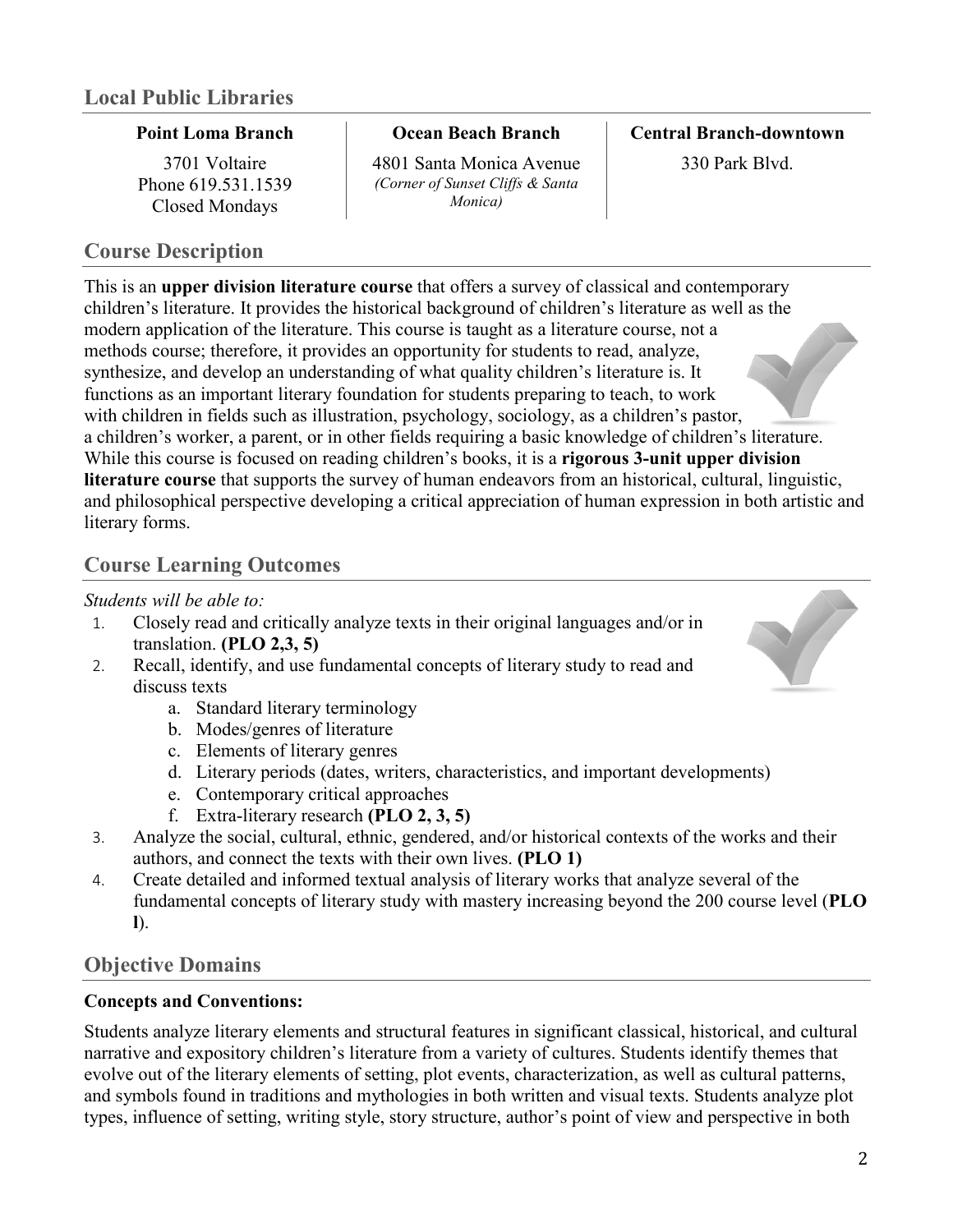fiction and non-fiction prose and in illustration. They identify and evaluate structural devices such as rhyme, metaphor, alliteration, onomatopoeia, simile, hyperbole, and personification in prose and poetry. They study authors and illustrators and analyze and evaluate the ways in which the written text and illustration function together.

#### **Genres:**

Students analyze the structure, organization, and purpose of texts in varying genres. They demonstrate an understanding of genre structures and the function of the literary elements within the genres in expository and narrative writing.

## **Interpretation of Texts:**

Students "analyze both the implicit and explicit themes and interpret both literal and figurative meanings in texts from a range of cultures and genres using textual support for inferences, conclusions, and generalizations they draw from any work" ("Standards of Program. . ." – a state document). Liberal Studies/Cross Disciplinary Studies majors, be sure to keep a copy of the syllabus for future reference and proof of completion of state requirements as stated in this syllabus.

## **To the Student**

## **Responsibilities and Requirements:**

1. Literature comes to life when it is read well, thought about, and discussed among readers. All students are expected to engage in this academic process and to contribute to class discussions since each contribution adds to other classmates' learning experiences as well as mine, and each contribution makes literature an even more meaningful, dynamic force in all of our lives.



- 2. Read all assigned readings and take notes on the readings by following the guidelines under "Reading for Quizzes and Tests" in this syllabus. The syllabus is the most accurate source for assigned readings.
- 3. Log into Canvas to access the course materials, assignments, project descriptions, and quizzes.
	- Use **Chrome** only as your browser.
	- Go to [canvas.pointloma.edu.](http://canvas.pointloma.edu/)
	- Create a shortcut or bookmark to this site.
	- Log in with your PLNU username and password.
	- Always go to **Modules first** for assignments rather than to Assignments.
- 4. Take notes during class discussions. This practice enables you to engage in the process of learning more actively and fully, and the notes will assist you in preparing for the exams.
- 5. Use Times New Roman, size 12 font, for all written assignments with 1 inch margins all around.
- 6. Employ standard writing conventions for all written assignments. Submit only polished final drafts written in college level prose. All writers must rewrite, revise, and rewrite their texts as many times as needed to create clearly focused, meaningful, and polished prose. Quality writing happens as a result of clear thinking and intentional, thoughtful, and thorough revising and rewriting.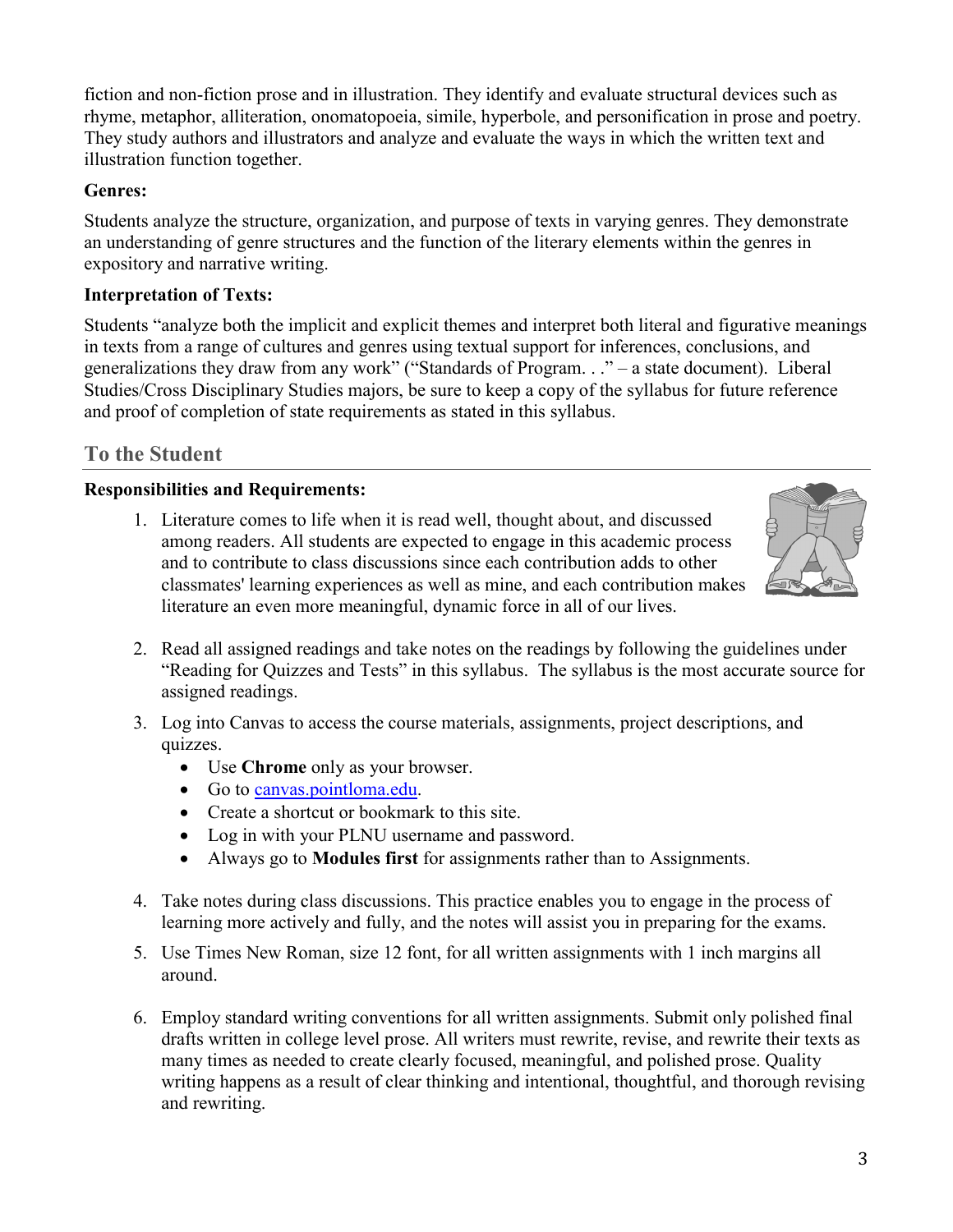- Points will be deducted for misspelled words, incorrect grammar usage, sentence level problems, lack of focus, of organization, of development, and of support. Please make an appointment with me if you need or desire objective feedback and help with your writing.
- 7. **Always** cite all sources consulted or used in any writing. Use only the 2021 updated MLA documentation and Works Cited format in your writing.
- 8. Submit only authentic and original work. Using other people's ideas, work, or words as your own in any form regardless of the assignment will result in a failing grade for the assignment and/or for the course, and a report will be made to the Provost and placed in your academic file. See "Departmental Plagiarism Policy" below.

## **Departmental Plagiarism Policy**

The Department of Literature, Journalism, and Modern Languages deems intellectual and academic integrity critical to academic success and personal development; therefore, any unethical practice will be detrimental to the student's academic record and moral character. Students who present the work of others, which includes but is not limited to borrowing another student's work, buying a paper, copying work from the Internet, or using the thoughts or ideas of others as if their own (using information in a paper without citation), commit plagiarism. Students will be held accountable for plagiarized material whether the material was plagiarized intentionally or unintentionally. Plagiarized work will result in a failing grade for the assignment and for the course. A written report will be filed with the academic unit leader and the area Dean. The Dean will review the report and submit it to the Provost and the Vice President for Student Development. It will then be placed in the student's academic file.

- 9. Practice academic honesty and integrity by doing your own work and by reading each assignment to prepare for the class activities, quizzes, and tests.
	- Both asking for and providing information to those who have not read the assignments are forms of academic dishonesty or cheating and reveal a lack of personal integrity. Please do not put yourself or other students in compromised, dishonest, unjust positions by asking another student what the story was about before a quiz when you have not read the book yourself or by providing the information in any form to those who have not read.
- **10.** Submit assignments in hard copy form in class or in Canvas as specified on the due date assigned in the syllabus or stated in class. Only assignments turned in on time will be given credit. Late assignments will earn no credit. Be sure to submit Canvas assignments **before the "due"** time stated since the submission window closes right at the second of the time it says. Assignments attached to and sent via e-mail will not be accepted whether it is work done in class or out of class.
- 11. Six absences are the maximum number of absences allowed by the University for a 2-day-aweek course. Please see the *PLNU 2021-2022 Undergraduate Catalog*. A seventh absence will result in de-enrollment from this course.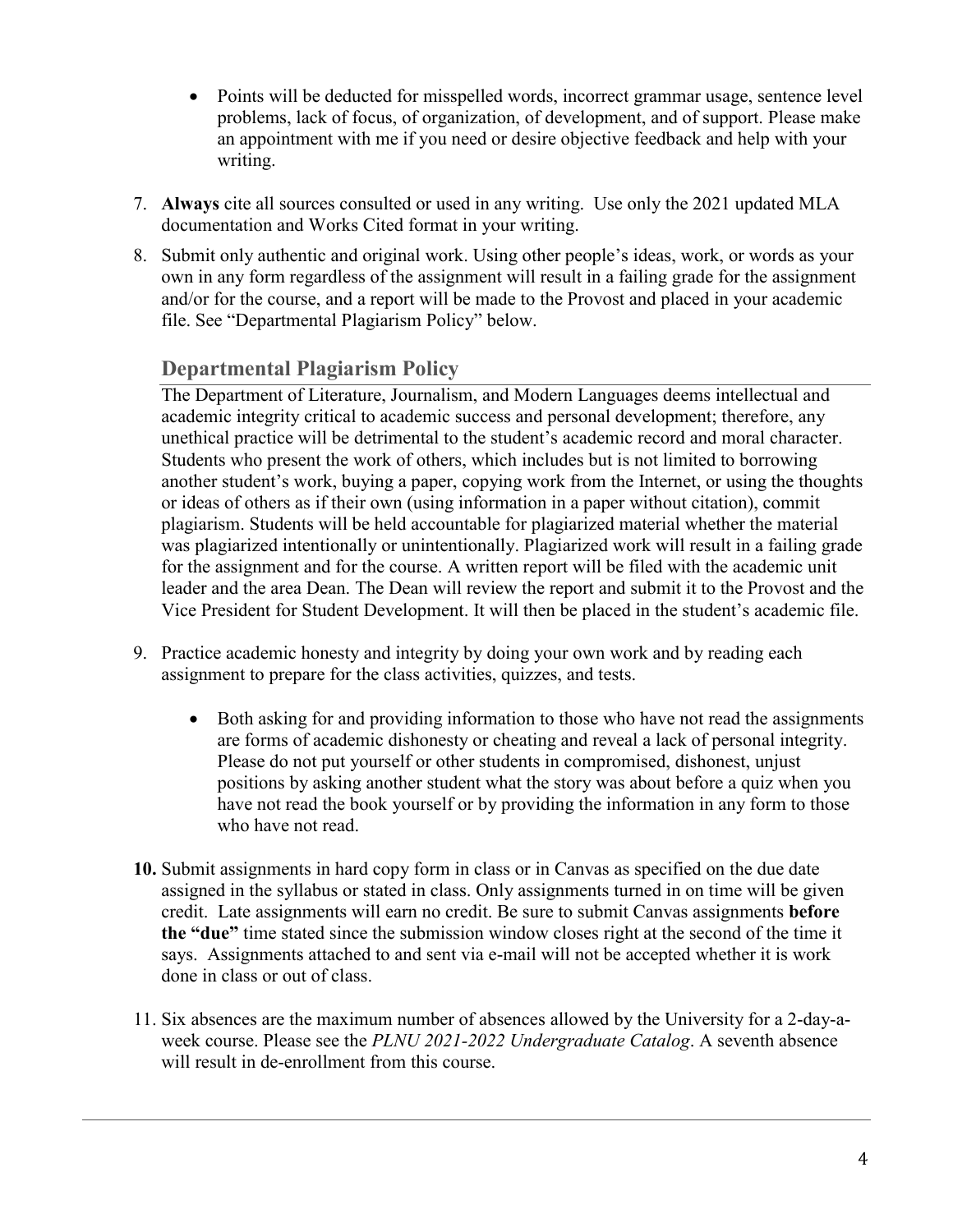## **Classroom Attire Policy**

The classroom is a professional workplace and a place where all students have the right to work efficiently and to think clearly without distraction. An academic environment free of visual distractions facilitates academic success. As a member of this academic community, each student has a responsibility to dress in a way that does not distract or detract from academic pursuit but rather to dress in a way that encourages and fosters academic thinking and concentration. Please be responsible and considerate of those in this academic and professional environment and dress in a way that facilitates academic success.

## **Technology in the Classroom**



Please turn off your cell phone and stow it away in your backpack, book bag, or purse before class begins and leave it in your bag throughout the class—unless I ask you to use it to complete an assignment in class. Technology will be used to take in-class quizzes, and it may be used for taking notes and to access e-books, but if it is used for purposes other than LIT 3025 classroom work, it is no longer acceptable to use during class. If it is used for other purposes, you may be asked to put your phone or computer away. Again, please be responsible for your actions and considerate of others in this

professional and academic environment, and enable yourself to engage fully in the course by keeping yourself free from distraction.

## **Academic Accommodations**

All students are expected to meet at least the minimum standards for this course as set by the instructor. Students with learning disabilities who may need accommodations to meet the set standards should first discuss options and services available to them in the Educational Access Center (EAC) during the first two weeks of the semester. The EAC, in turn, will contact the professor with official notification and suggested classroom accommodations, as required by federal law. Approved documentation must be provided by the student and placed on file in the ASC prior to the beginning of the semester.

## **Quizzes and Tests**

Quizzes and tests will be given throughout the course on lecture content, discussion content, and required reading. Quizzes will be taken online and may not be taken after the expiration time in Canvas, so plan carefully. However, should you need to miss class due to illness or a school sponsored event, you must contact me prior to class to inform me of your illness and make arrangements to take the quiz at an agreed upon time.

#### **Reading for Quizzes and Tests:**

Expect to be quizzed on **each** assigned reading. To properly prepare to take the quizzes and tests and to become a better prepared teacher, counselor, parent, etc., it is essential that you know the items listed below for each book. This information should be logged and stored in an electronic or hard copy file so you can refer to in years to come. Your efforts will prove to have immediate and long term value.

#### **Know the items listed below for each book:**

Identify and analyze the following literary elements:

- 1. Title, author, and illustrator of the book
- 2. Genre and, if appropriate, type of book within that genre (most are listed on the syllabus)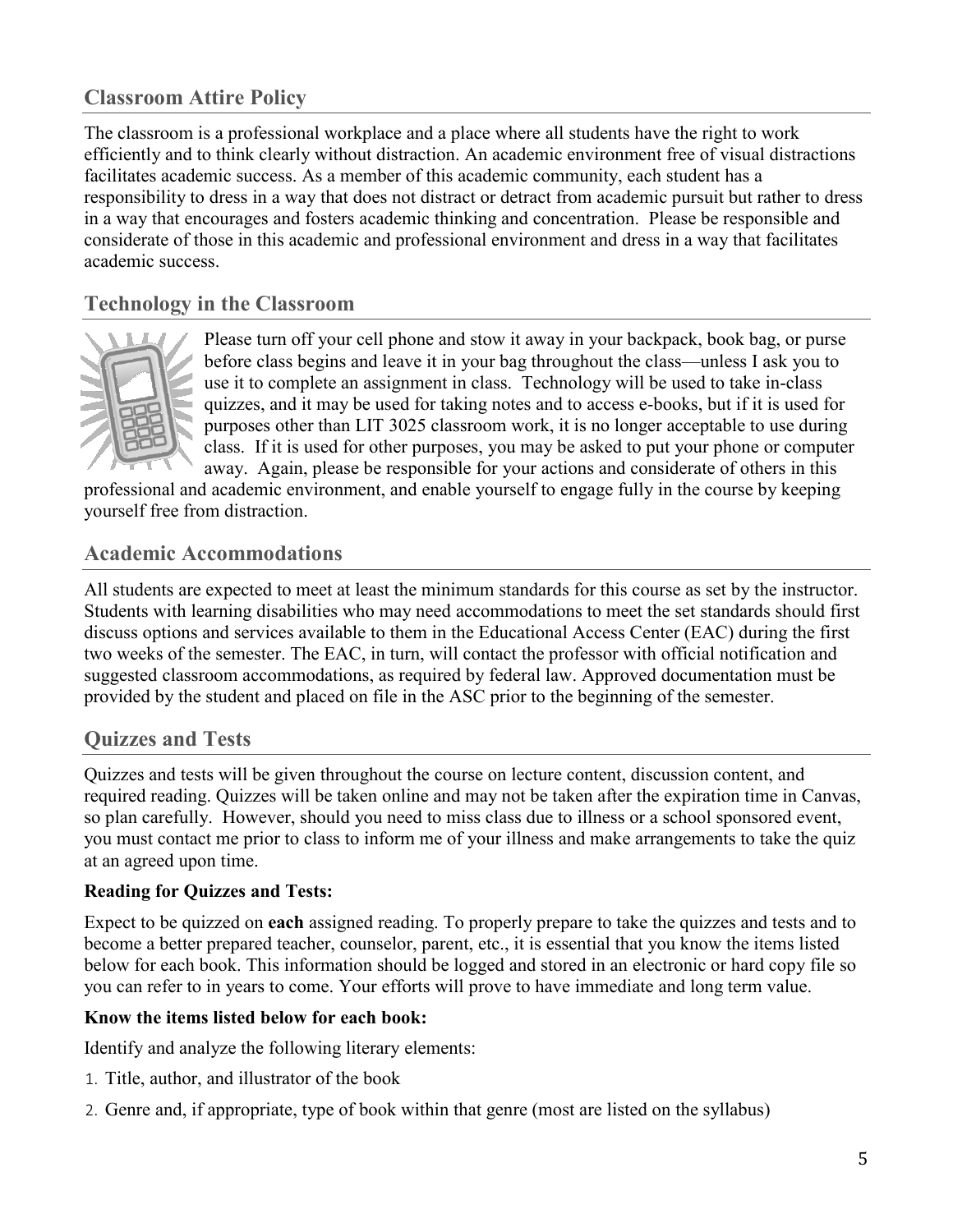- 3. Fully describe the setting.
- 4. State the name of main character and describe the ways the main character contributes to the plot and theme. Describe if and how the character changes. This will lead to the theme.
- 5. Identify the main plot events and note their significance to the character and the theme of the story.
- 6. Identify the plot type: cumulative, linear, episodic, or curricular, and analyze its movement.
- 7. Identify the text structure (rhetorical strategy)—compare/contrast, event/effect, problem/solution, or achievement of skill.
- 8. Summarize the story or each chapter if it is a chapter book. A summary provides a brief answer to the question, what is the story or chapter about? This question can be answered in a couple of brief, concise statements that are inclusive enough to remind you of the significant events.
- 9. State the theme. In one complete sentence answer the question, what meaningful point is the author making? The theme is the central meaning of the story the reader can apply to his or her life that naturally evolves out of the plot, characterization, and setting. The theme is a significant, meaningful, positive value statement about life and/or people with general applicability to a child's world. It will often have a "because" idea. The theme is not the topic, subject, or thematic concept of the book. For example, "love" is a topic, not a theme; however, "Unconditional and sacrificial love can empower a person to change" is a theme.

## **Projects**

### **Author/Illustrator, Genre, and Literary Analysis Presentation and Personal Response** (40 points)  **\*\*Due in Canvas 24 hours before the presentation\*\***

#### **Part 1: Author/Illustrator Study** (15 points possible)

The purpose of this portion of the assignment is for you to get to know your author and illustrator, which might be the same person, and then introduce them to us so that we can see who they are, what they are like, what has shaped their lives and work, and how you see those influences in their work. Read a minimum of 2 outside sources to learn about their childhood(s), interests in life, education, professional experiences, and work. Use only **scholarly** and reliable sources for this assignment. Wikipedia is **not** an acceptable source. Be sure to take accurate notes on the sources so you can **cite each source right where you use it in your presentation.**

#### Part 2: Genre and Literary Analysis (15 points possible)

The **only** sources to be used for this portion of the assignment are the following:

- 1. Anderson's *Elementary Children's Literature: Infancy Through Age 13*
- 2. genre outlines in Canvas

No outside sources are to be used since it is to be **your own analysis**. Begin by rereading in Anderson's text chapters 2 and 3 and the chapter that corresponds to the genre of the children's book you are assigned. After reading the 3 chapters in Anderson's text, read the corresponding outlines in Canvas. Read, study, and analyze the children's book **on your own** without the help of any other sources or people and look for the following:

#### **What makes this work distinctively different from others' work?**

• Analyze the impact the diction and syntax have on meaning, tone, and reading experience (style: types of verbs, nouns, grammatical structure, imagery,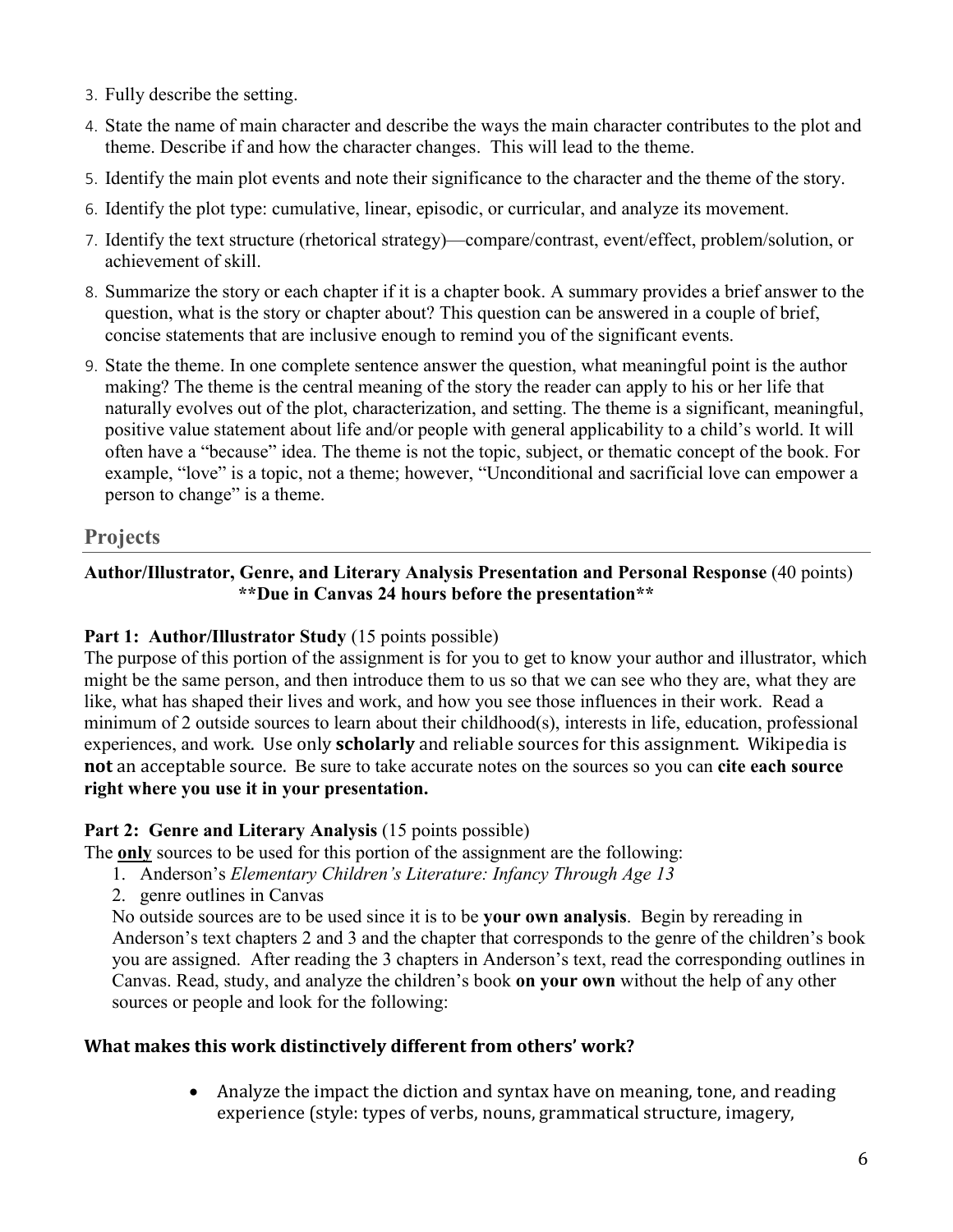figurative language, allusion, irony, symbolism, dialect, comparisons, sound, rhythm, etc.)

- Analyze the literary elements in both text and illustration (setting, characterization, plot, theme, and tone: see pp. 31-39)
- Analyze the effect of the point of view in both text and illustration
- Analyze the visual elements of artistic design (Ch. 3)
- **Choose** *only* the exemplary qualities in the categories above and include **only those** in your presentation. You will not be able to cover everything listed above that you analyzed, so choose the distinguishing qualities and characteristic carefully and thoughtfully since you need to explain your choices and show evidence of your choices in the book.

## **Part 3: Brief verbal personal response of the book:**

- Your overall thoughts about the book and your experience studying it
- For what you are grateful regarding the text and the author/illustrator
- What the text has added to your thinking/understanding
- How the text has challenged your thinking/understanding
- How it has changed/affected your understanding of children's literature

## **PowerPoint Presentation:**

PowerPoint Slides: use no more than 7 lines of 7 words per slide. The slides are to be used as a guide only for your present. They are not to be used as your text from which to read to your audience. You need to know your subject well enough to be able talk about the author/illustrator(s), discuss fully your analyses, and provide examples from the book to show your audience evidence of the observations you made.

## **1. Bio of author and/or illustrator**

Provide a brief bio of the author and/or illustrator's influences, education, accomplishments that have influenced your author's/illustrator's work and influenced the qualities, etc. for which the author and illustrator are known. (If you are assigned a collection, see me.)

- **Cite all information** you use from all sources, quotes, paraphrases, and summaries, right where you use the information in MLA format.
- Put **quotation marks** around any word, phrase, or sentences you use directly from any and all sources and **cite the sources.**
- If you do not quote the content from the source but you use the information by **putting it into your own words, cite the source.**
- A failure to do the above will result in **no credit for the presentation.**
- If the source has an author, cite author + page #, which looks like this: (Anderson 35).
- If the website source does not have an author, cite by web page title, + par. #, **not**  web site name. The parenthetical citation will look like this: ("Demi at Work," par. 10). Missing or incorrect citation format will result in a 0 for this assignment.

## **2. Personal Analysis of Distinguishing Characteristics**

Do **not** use outside sources for the analysis section. It is to be *your* analysis:

• Identify and discuss the *distinguishing* genre characteristics of your assigned book.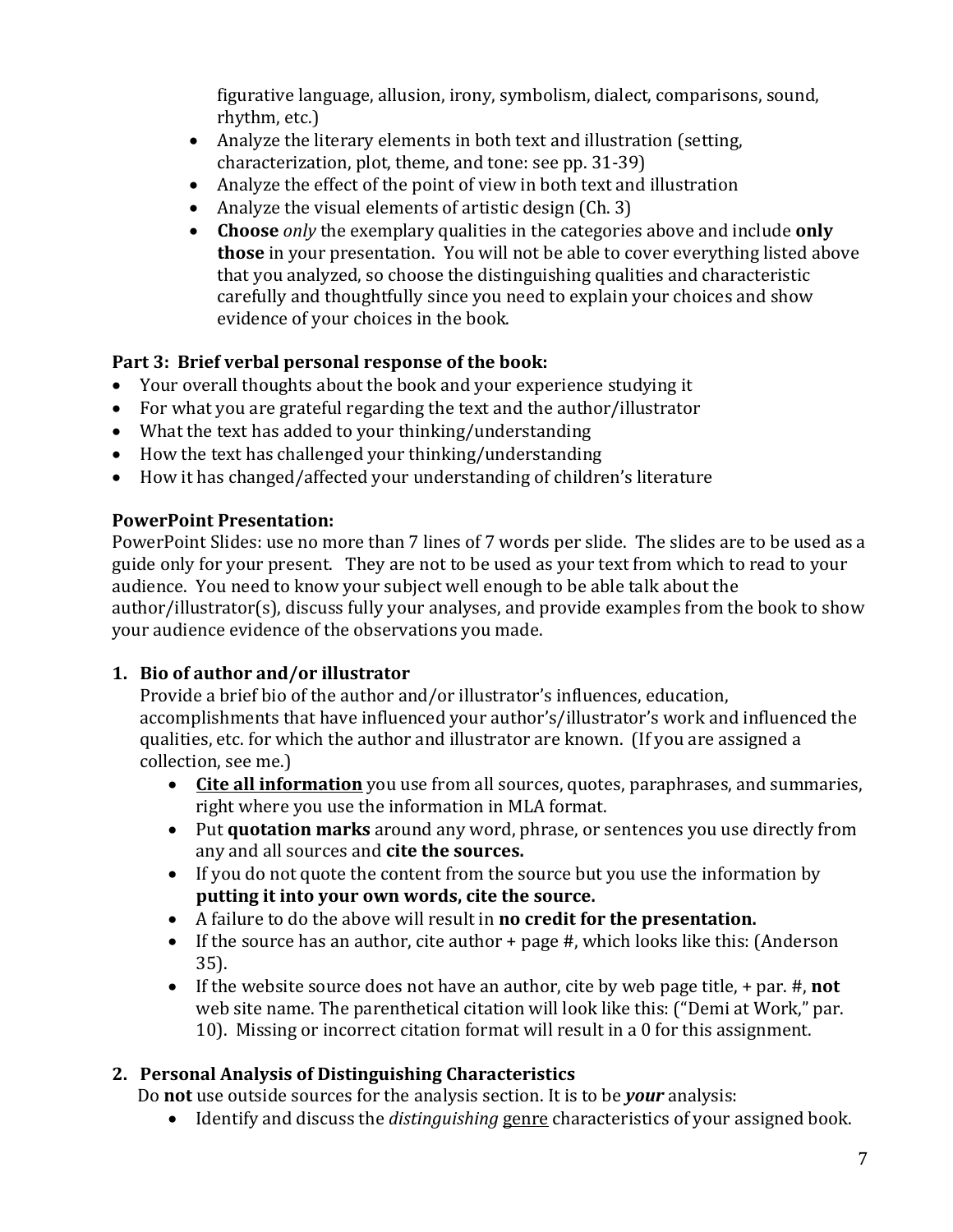- Identify and discuss the *distinguishing* quality characteristics of the text and the illustrations in your assigned book.
- Discuss the theme, its significance, and identify the ways the theme evolves out of the plot, the characters, and is visible in the illustrations.

## **3. Works Cited**

• Provide a 2021 MLA style Works Cited at the end of your presentation that contains **all** of the sources you cite in your presentation.

## 4. **Personal Response**

- Provide a verbal summary of your personal response to the book. Submit the written response in the Canvas module titled "Genre and Literary Analysis: Personal Response" in Canvas **24 hours** before you present.
- 5. **Submit your PowerPoint presentation** to "Genre and Literary Analysis: PowerPoint Presentation" in Canvas **24 hours** before you present.

**Genre and Literary Analysis: Personal Response--** one page (10 points) to be submitted to Canvas module with the same title as above.

Reflect upon the following and **be specific** in your response:

- Your overall thoughts about the book and your experience studying it
- For what you are grateful regarding the text and the author/illustrator
- What the text has added to your thinking/understanding
- How the text has challenged your thinking/understanding
- How it has changed/affected your understanding of children's literature

## **Sept 14: In-class Story Map of** *Noah's Arc* **(10 points)**

As a group, create a story map for *Noah's Arc*. This is a group assignment for initial reading, discussion, and analysis that must be started together in class but likely finished outside of class. Please see the format for the story map on p. 38 and follow that format.

## **Sept. 30 Folktale Analysis: Mother Goose Rhymes and other Folktales (10 points)**

After reading Bettelheim's article and following our reading and discussing the Mother Goose Rhymes and a variety of folktales, discuss in a one page, double spaced Times New Roman sized 12 font the ways this body of literature can be beneficial to children according to Bettelheim. Discuss what it has offered you or children with whom you have worked. If you have concerns about children reading this literature, please discuss that first and then move into the benefits this body of literature has to offer. Be sure to support all claims with reasons and cite any references to Bettelheim's content by par. number.

## **Course Perspective**

In response to my reading *Teaching and Christian Practices: Reshaping Faith and Learning*, I have removed the collection of creation myths and four chapter books from the syllabus in an effort to implement a change in perspective about reading and to enable us to move from reading as consumers to reading charitably in Christian love. This requires us to read with thoughtful contemplation which requires that we take even more time than usual to reflect on the reading and to be willing to receive the text with humility, vulnerability, and to be changed by it. This requires rereading to more fully understand it and to be grateful for what the author/illustrator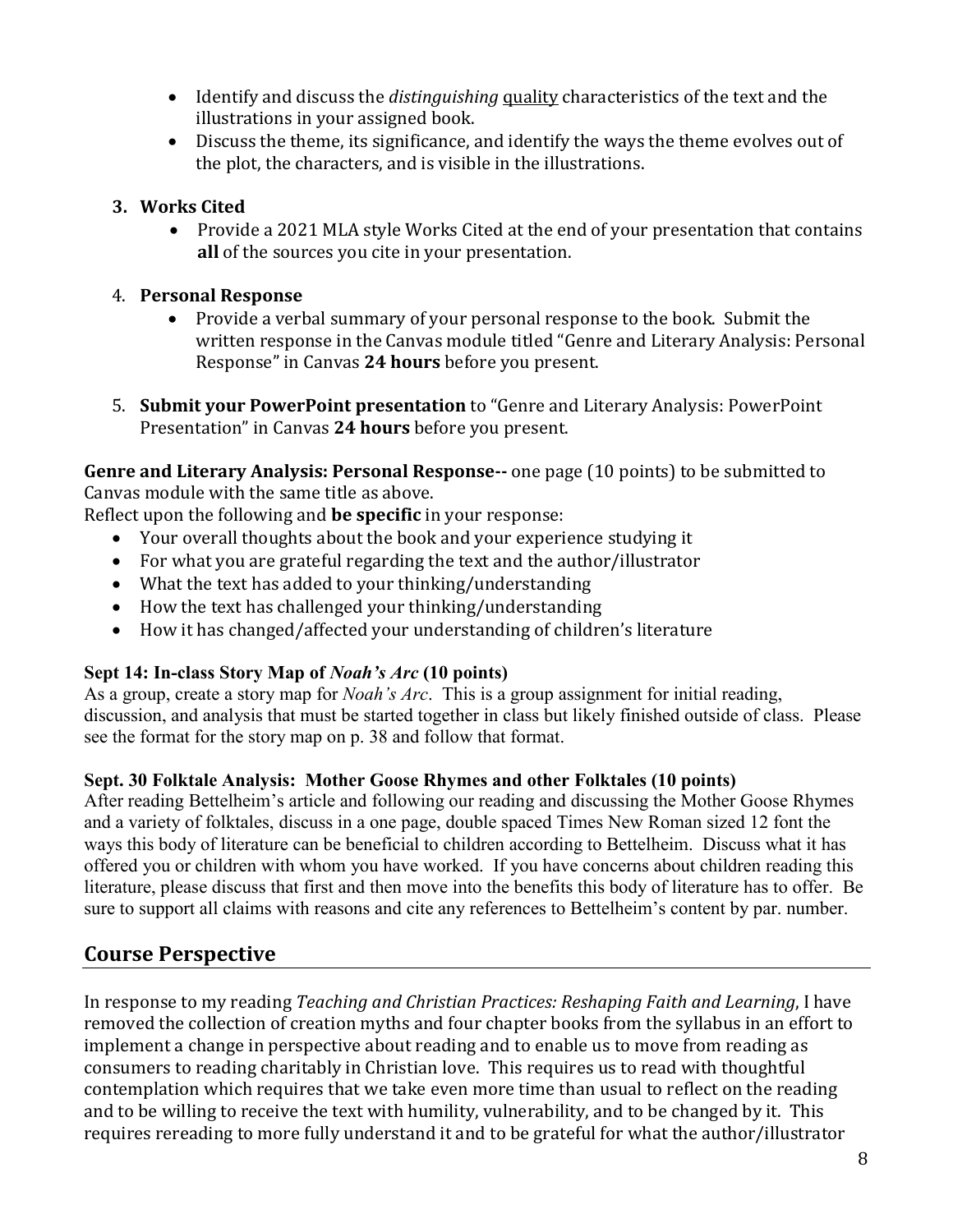has given us. Some other ways we will practice this together is to work in pairs, lead and participate in discussions, and share our reading perspectives and experiences.

# **Course Assignment and Grading Approximations**

| Quizzes<br>Group Work | <b>20%</b><br>10% | $A = 93-100$<br>$A = 90-92$ | $C = 77-79$<br>$C = 73-76$ | $D = 60 - 62$<br>$F = 0.59$ |
|-----------------------|-------------------|-----------------------------|----------------------------|-----------------------------|
| Projects              | <b>20%</b>        | $B = 87-89$                 | $C = 70-72$                |                             |
| Mid-term Exam         | <b>20%</b>        | $B = 83 - 86$               | $D = 67-69$                |                             |
| Final Exam            | 30%               | $B = 80 - 82$               | $D = 63 - 66$              |                             |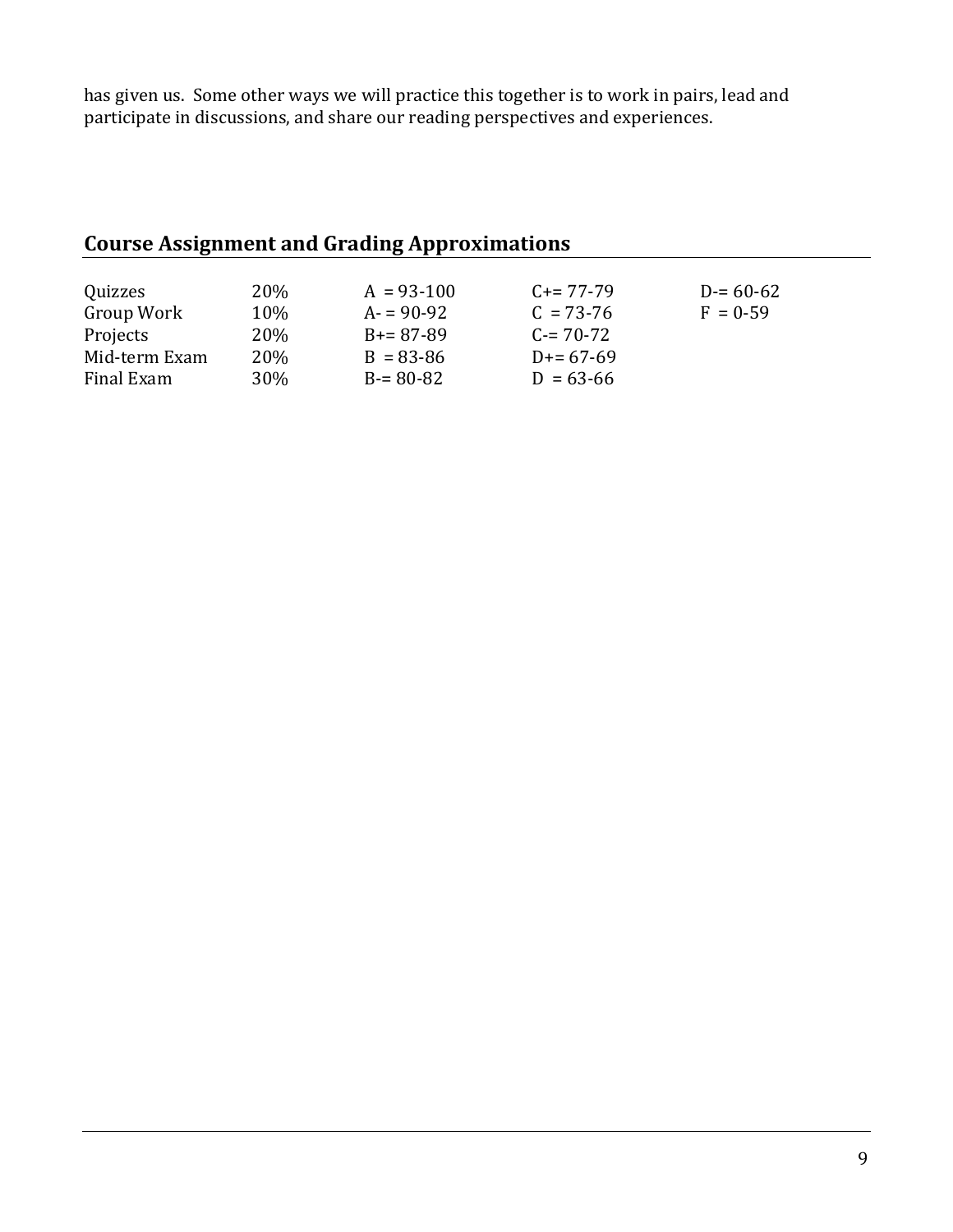



## **CHILDREN'S LITERATURE**

**Tentative Schedule**

| <b>DATE</b>                | <b>TOPIC</b>                                                               | <b>READING ASSIGNMENTS</b>                                                                                                                                                                                                                                                                                                                                                                                                                                                                                                                                           |
|----------------------------|----------------------------------------------------------------------------|----------------------------------------------------------------------------------------------------------------------------------------------------------------------------------------------------------------------------------------------------------------------------------------------------------------------------------------------------------------------------------------------------------------------------------------------------------------------------------------------------------------------------------------------------------------------|
| <b>Thursday</b><br>Sept. 2 | <b>Introduction to</b><br>Children's<br>Literature                         | Please begin today to collect the books listed below if you haven't<br>done this already. Use the "Reading for Quizzes and Tests" section<br>as your guide for reading and taking notes on the books. Read the<br>(I) intermediate and the (A) advanced books ahead of schedule<br>because, in many cases, you may not be able to read the assigned<br>reading in one evening. Take thorough and careful notes when you<br>read since you will be expected to recall the content and details of<br>the stories on the days in which we talk about the book in class. |
| <b>Tuesday</b><br>Sept. 7  | <b>Early Children's</b><br>literature and<br>early Sunday<br><b>School</b> | <i>Chapter 1</i> "Introduction to the World of Children's Literature"<br>Look online for Spiritual Milk for Boston Babes in Either England<br>and A Little Pretty Pocketbook. Pay careful attention to the style and<br>theme.                                                                                                                                                                                                                                                                                                                                       |
|                            |                                                                            | <b>Chapter 2 "Elements of Quality Children's Literature"</b>                                                                                                                                                                                                                                                                                                                                                                                                                                                                                                         |
| <b>Thursday</b><br>Sept. 9 | <b>Introduce Original</b><br><b>Story Project</b>                          | <i>Chapter 3</i> "The Art of Illustration"<br>Potter, Beatrix. The Tale of Peter Rabbit. (P)<br>(Please bring a copy to class and make sure the text and illustrations<br>both are by Potter.)<br>Added Class Content: Randolph Caldecott and Kate Greenaway                                                                                                                                                                                                                                                                                                         |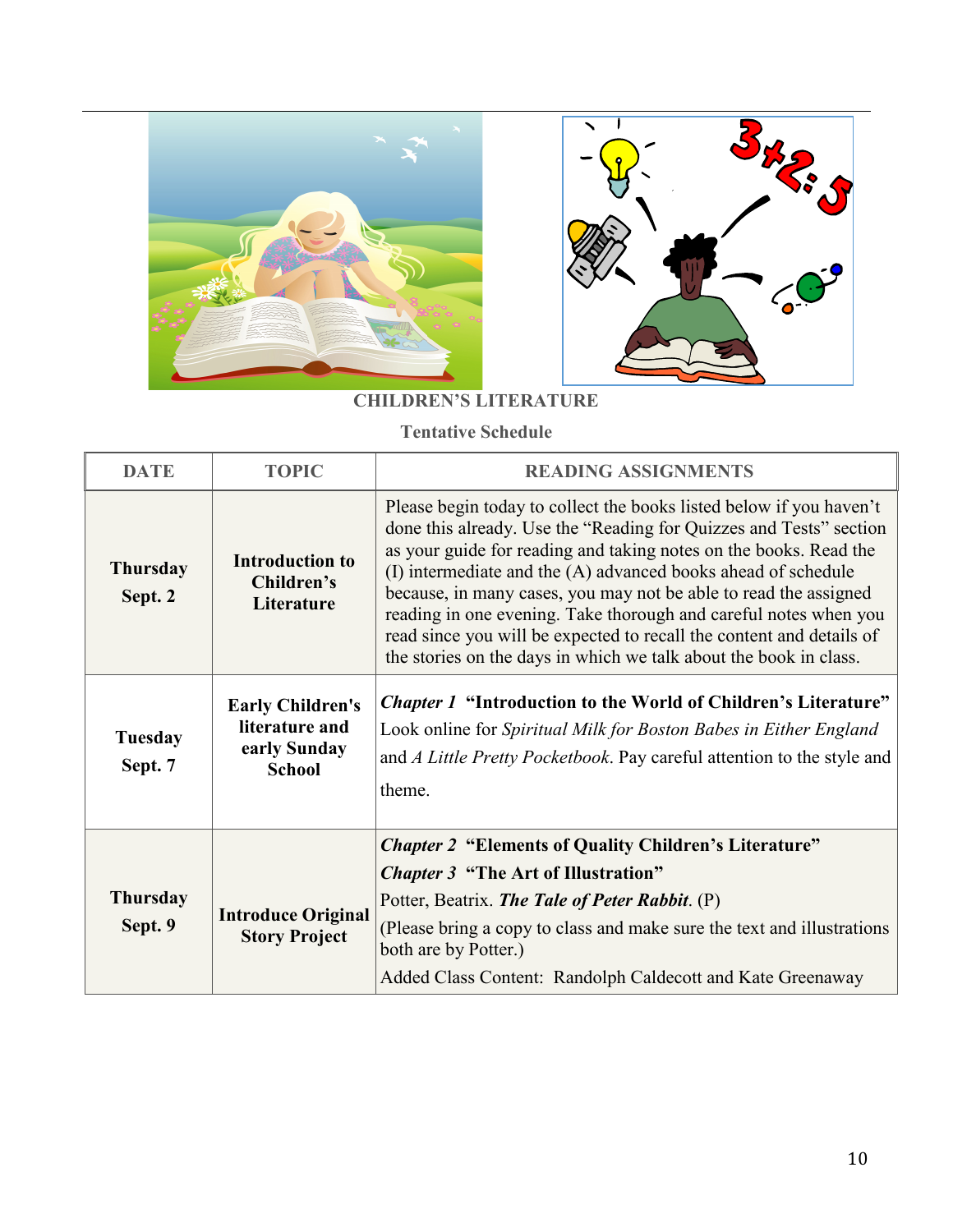| <b>DATE</b>                        | <b>TOPIC</b>                                                                                                                                 | <b>READING ASSIGNMENTS</b>                                                                                                                                                                                                                                                                                                                                                       |
|------------------------------------|----------------------------------------------------------------------------------------------------------------------------------------------|----------------------------------------------------------------------------------------------------------------------------------------------------------------------------------------------------------------------------------------------------------------------------------------------------------------------------------------------------------------------------------|
| Tuesday<br><b>Sept. 14</b>         | <b>Visual Literacy</b><br>continues-read<br>aloud and<br><b>Story Map</b><br>(In class)                                                      | <b>Chapter 4 "Early Childhood Books"</b><br>McCloskey, Robert. Make Way for Ducklings. (P)<br>Keats, Ezra Jack. The Snowy Day. (P)<br>Carle, Eric. The Very Hungry Caterpillar. (P)<br><b>Wordless Book</b><br>Spier, Peter. <i>Noah's Ark</i> . (P) Complete Story Map                                                                                                          |
| <b>Thursday</b><br><b>Sept. 16</b> | <b>Folk Tales</b><br><b>Greek Myths and</b><br><b>Fables</b><br>Please bring a copy<br>of Aesop's Fables<br>to class.                        | <b>Chapter 5 "Traditional Literature"</b><br>Ingri and Edgar Parin D'Aulaire. D'Aulaires' Book of Greek Myth<br>$(I-A)$<br>Study the Family Tree and read to 49, 70-75, 132-47, 158-61, 182-<br>89<br>Aesop's Fables. Read at least 10 fables of your choice and choose<br>your favorite                                                                                         |
| Tuesday<br><b>Sept. 21</b>         | <b>Folklore</b> (folk<br>tales) Mother<br><b>Goose and Nursery</b><br><b>Rhymes</b><br>Please bring a<br>book of nursery<br>rhymes to class. | Lobel, Arnold. Lobel's Book of Mother Goose (P)<br>Ahlberg, Allan. The Jolly Postman or The Jolly Pocket Postman.<br><b>Each Peach Pear Plum.</b> (P) Janet Ahlberg illustrator                                                                                                                                                                                                  |
| <b>Thursday</b><br><b>Sept. 23</b> | <b>Folk Tales</b>                                                                                                                            | Brown, Marcia and Charles Perrault. Cinderella.<br>San Souci, Robert D. The Talking Eggs. (I) African American -<br>Jerry Pinkney illustrator<br>Find a Cinderella tale from another culture, read it, and be ready to<br>talk about it. Our library contains many.<br>Read Bettelheim's essay, link is in Canvas Module for today                                               |
| Tuesday<br><b>Sept. 28</b>         | <b>Folk Tales</b>                                                                                                                            | <b>Cumulative Tale</b><br>Aardema, Verna. Why Mosquitoes Buzz In People's Ears. (P) West<br>African Leo and Diane Dillon illustrators<br><b>Beast Tales</b><br>Young, Ed. Lon Po Po. (P) Chinese Little Red Riding hood<br>Brown, Marcia. Once a Mouse. (P) India<br><b>Magic and Wonder Tale</b><br>Brown, Marcia. Stone Soup. (P) French (Match the author with the<br>title.) |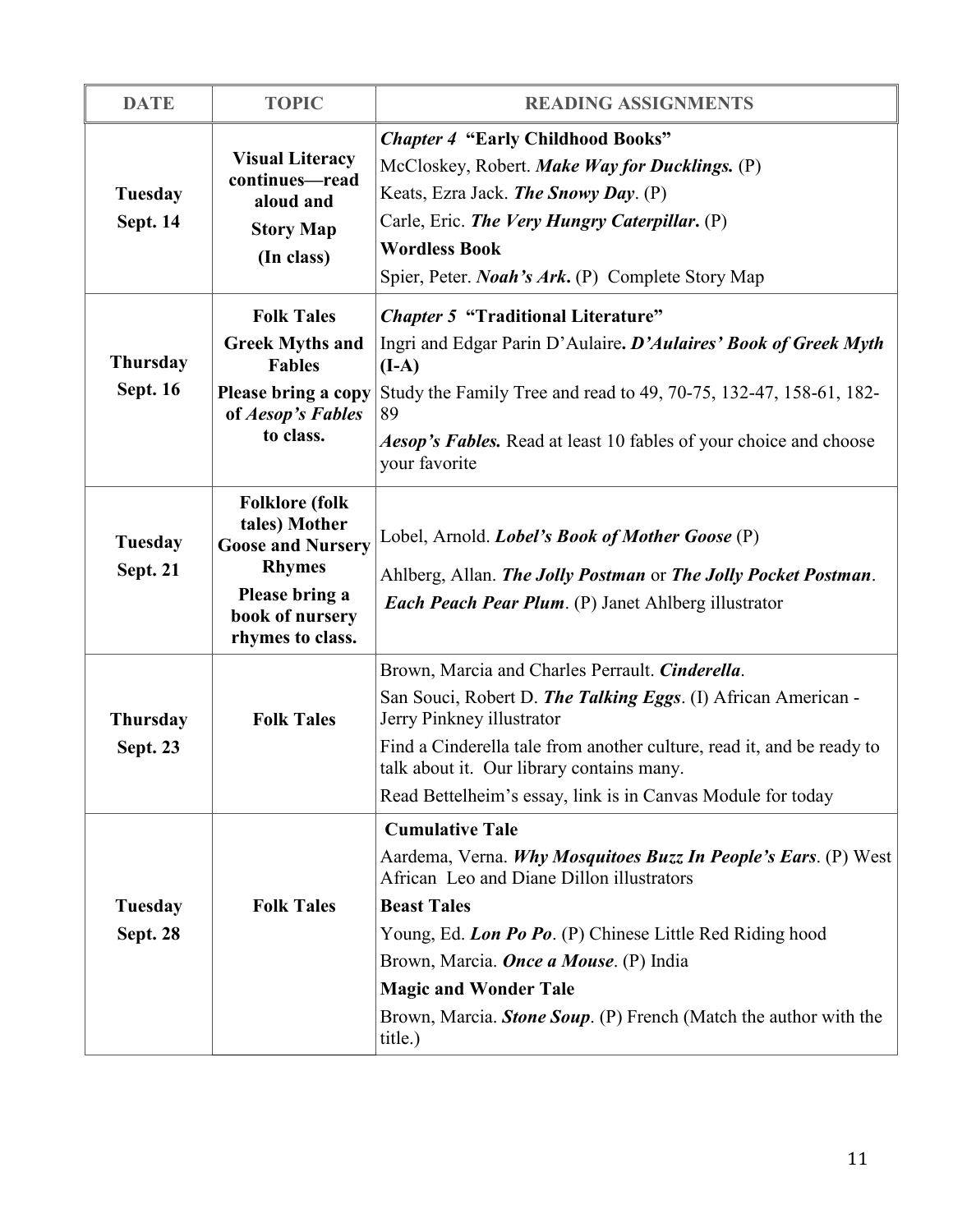| <b>DATE</b>                        | <b>TOPIC</b>                                                                                                      | <b>READING ASSIGNMENTS</b>                                                                                                                                                                                                                                                                                                                                                                                                                                |
|------------------------------------|-------------------------------------------------------------------------------------------------------------------|-----------------------------------------------------------------------------------------------------------------------------------------------------------------------------------------------------------------------------------------------------------------------------------------------------------------------------------------------------------------------------------------------------------------------------------------------------------|
| <b>Thursday</b><br><b>Sept. 30</b> | <b>Folk Tales</b><br><b>Folktale Analysis</b><br><b>Due: Mother</b><br><b>Goose Rhymes and</b><br>other Folktales | <b>Magic and Wonder Tales</b><br>dePaola, Tomie. Strega Nona. (P) Italian<br><b>Quest Tales</b><br>de Paola, Tomie. <i>The Clown of God</i> . (P) Italian<br>Demi. (Charlotte Dumaresq Hunt) The Empty Pot. (P) Chinese<br>McDermott, Gerald. Arrow to the Sun. (P) Native American Indian                                                                                                                                                                |
| Tuesday<br>Oct. 5                  | <b>Concept Books</b>                                                                                              | <b>Chapter 4 "Early Childhood Books"</b><br><b>Chapter 12 "Informational Books"</b><br><b>Alphabet Books, Counting Books</b><br>Bert Kitchen. Animal Alphabet. (P)<br>(This book is currently out of print, but our library and others have<br>it, so please look for it. I will bring a copy to class.)<br>Anno, Mitsumasa. Anno's Counting Book. (P)<br>Fleming, Candace. Honeybee: The Busy life of Apis Mellifera. (P-<br>A) Eric Rohmann illustrator |
| <b>Thursday</b><br><b>Oct. 7</b>   | <b>Poetry</b><br>Please bring a copy<br>of Where the<br>Sidewalk Ends to<br>class.                                | <b>Chapter 13 "Poetry and Verse"</b><br>Hall, Donald. The Oxford Illustrated Book of American Children's<br>Poems. $(P)$<br>Silverstein, Shel. Where the Sidewalk Ends. (P)                                                                                                                                                                                                                                                                               |
| Tuesday<br>Oct. 12                 | <b>Midterm</b>                                                                                                    | Minimum of 125 objective questions and no essay questions.                                                                                                                                                                                                                                                                                                                                                                                                |
| <b>Thursday</b><br><b>Oct. 14</b>  | Fantasy<br><b>Original Tales--</b><br><b>Beginning of</b><br><b>Modern Fantasy</b><br>and Fiction                 | <b>Chapter 6 "Modern Fantasy"</b><br>Andersen, Hans Christian The Emperor's New Clothes. (P) various<br>illustrators and bring the one you find to class<br>Literary Tale<br>Thurber, James. Many Moons. (P) Louis Slobodkin illustrator                                                                                                                                                                                                                  |
| <b>Tuesday</b><br>Oct. 19          | <b>Talking Animal</b><br><b>Fantasy and Magic</b>                                                                 | <b>Chapter 7 "Animal Fantasy"</b><br>Steig, William. Sylvester and the Magic Pebble. (P)<br>Cannon, Janell. Stellaluna. (I)                                                                                                                                                                                                                                                                                                                               |
| <b>Thursday</b><br><b>Oct. 21</b>  | <b>High Fantasy</b><br><b>Time Slip</b><br><b>Talking Animal</b><br>Christianity in the<br>classroom              | Lewis, C.S. The Lion, The Witch and the Wardrobe. (A)<br>Chaps. I-IX                                                                                                                                                                                                                                                                                                                                                                                      |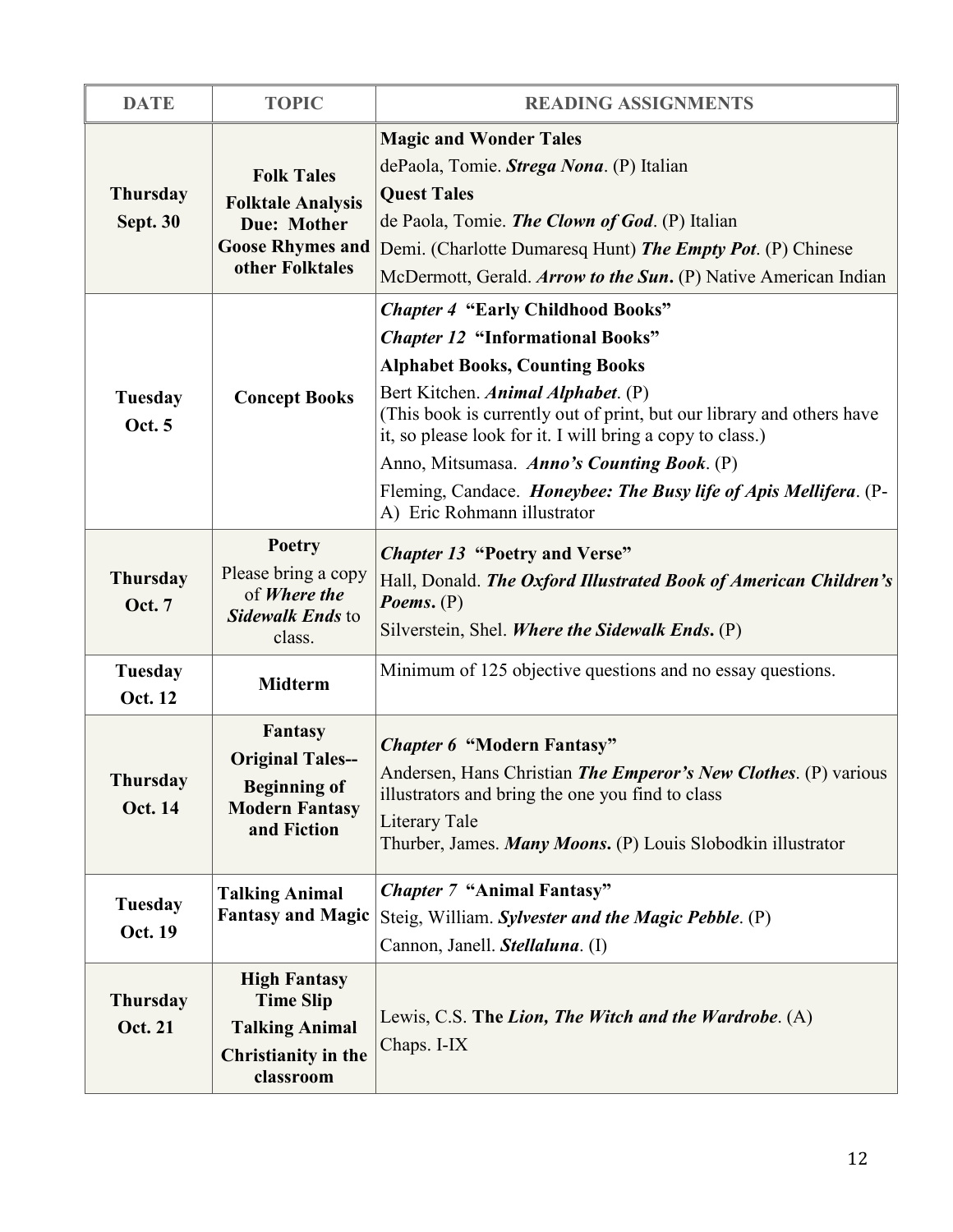| <b>DATE</b>                       | <b>TOPIC</b>                                                                                                          | <b>READING ASSIGNMENTS</b>                                                                                                                                                                                                          |
|-----------------------------------|-----------------------------------------------------------------------------------------------------------------------|-------------------------------------------------------------------------------------------------------------------------------------------------------------------------------------------------------------------------------------|
| Tuesday<br>Oct. 26                |                                                                                                                       | Lewis, C.S. The Lion, The Witch and the Wardrobe. (A)<br>Chaps. X-XVII                                                                                                                                                              |
| <b>Thursday</b><br><b>Oct. 28</b> | Contemporary<br><b>Realistic Fiction</b>                                                                              | <b>Chapter 9 "Contemporary Realistic Fiction"</b><br>Yolen, Jane. Owl Moon. (P) John Schoenherr, illustrator<br>Bemelmans, Ludwig. <i>Madeline</i> (P)<br>Allard, Harry. Miss Nelson Is Missing. (P) James Marshall,<br>illustrator |
| <b>Tuesday</b><br>Nov. $2$        | <b>Realistic Fiction</b>                                                                                              | Paterson, Katherine. Bridge to Terabithia. (A) Chaps. 1-6                                                                                                                                                                           |
| <b>Thursday</b><br><b>Nov. 4</b>  |                                                                                                                       | Paterson, Katherine. <i>Bridge to Terabithia</i> . (A) Chaps. 7-13                                                                                                                                                                  |
| <b>Tuesday</b><br><b>Nov. 9</b>   | <b>Culturally Diverse</b><br>Literature                                                                               | <b>Chapter 8 "Culturally Diverse Literature"</b><br>Hughes, Langston. <i>I, Too, Am American.</i> (I)<br>(P) Bryan Collier, illustrator<br>Say, Allen. Grandfather's Journey. (P) (I)                                               |
| <b>Thursday</b><br><b>Nov. 11</b> |                                                                                                                       | Ryan, Pam Munoz. Esperanza Rising. "About the Author" Chaps.<br>"Aguascalientes, Mexico 1924" to "Las Cebollas: Onions"                                                                                                             |
| <b>Tuesday</b><br><b>Nov. 16</b>  |                                                                                                                       | Ryan, Pam Munoz. Esperanza Rising. Chaps. "Las Almendras:<br>Almonds" to "Las Uvas: Grapes"                                                                                                                                         |
| <b>Thursday</b><br><b>Nov. 18</b> | <b>Culturally Diverse</b><br><b>Unit Quiz</b><br><b>Historical Fiction</b><br><b>1800s</b><br><b>American History</b> | <b>Chapter 10 "Historical Fiction"</b><br>Hall, Donald. Ox-cart Man. (P) Barbara Cooney illustrator<br>Floca, Brian. <i>Locomotive.</i> (P)                                                                                         |
| Tuesday<br><b>Nov. 23</b>         | <b>Establish</b><br>Perspective                                                                                       | Documentary: "Frederick Douglass from Slave to Abolitionist"<br>Film to be watched <b>before</b> class on Tuesday, Nov. 23 with both<br>threaded and in-class discussion to follow                                                  |
| <b>Thursday</b><br><b>Nov. 25</b> | <b>Thanksgiving</b>                                                                                                   | Our day set aside to give thanks to God.                                                                                                                                                                                            |
| <b>Tuesday</b><br><b>Nov. 30</b>  | <b>Historical Fiction</b><br>1933<br><b>The Great</b><br><b>Depression</b>                                            | Taylor, Mildred D. Roll of Thunder, Hear My Cry. (A)<br>Author's Notes-Chap. 6                                                                                                                                                      |
| <b>Thursday</b><br>Dec. 2         |                                                                                                                       | Taylor, Mildred D. Roll of Thunder, Hear My Cry. (A)<br>Chaps. 7-12                                                                                                                                                                 |